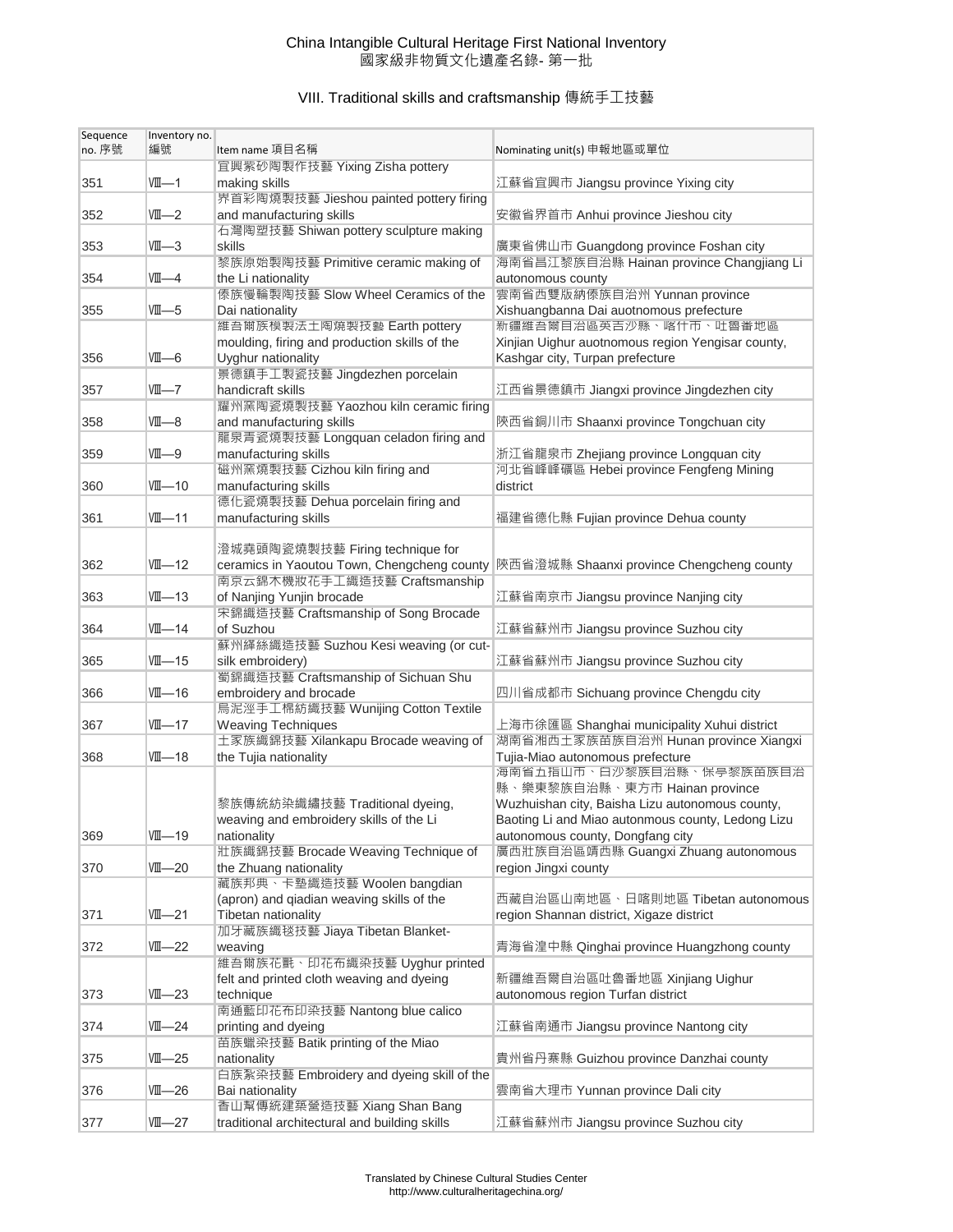## China Intangible Cultural Heritage First National Inventory 國家級非物質文化遺產名錄- 第一批

# VIII. Traditional skills and craftsmanship 傳統手工技藝

|     |            | 客家土樓營造技藝 Hakka Tulou ('Earthen                                        |                                                                            |
|-----|------------|-----------------------------------------------------------------------|----------------------------------------------------------------------------|
| 378 | VIII—28    | buildings') construction skills                                       | 福建省龍巖市 Fujian province Longyan city                                        |
|     |            | 景德鎮傳統瓷窯作坊營造技藝 Jingdezhen                                              |                                                                            |
| 379 | $VII - 29$ | traditional porcelain making skills                                   | 江西省 Jiangxi province                                                       |
|     |            | 侗族木構建築營造技藝 Construction technique                                     | 廣西壯族自治區柳州市、三江侗族自治縣 Guangxi                                                 |
|     |            | of the wooden-structure buildings of the Dong                         | Zhuang autonomous region Liuzhou city, Sanjiang                            |
| 380 | $VII$ —30  | nationality                                                           | Dong autonomous county                                                     |
|     |            | 苗寨吊腳樓營造技藝 Diaojiaolou (stilt houses)                                  |                                                                            |
|     |            | architectural and building skills of the Miao                         |                                                                            |
| 381 | $VII$ —31  | nationality                                                           | 貴州省雷山縣 Guizhou province Leishan county                                     |
|     |            | 蘇州御窯金磚製作技藝 "Gold brick" technique of                                  |                                                                            |
| 382 | VIII—32    | Suzhou Imperial Kiln                                                  | 江蘇省蘇州市 Jiangsu province Suzhou city                                        |
|     |            | 苗族蘆笙製作技藝 Lusheng (reed pipe) making                                   | 貴州省雷山縣; 雲南省大關縣 Guizhou province Leishan                                    |
| 383 | VIII—33    | technique of the Miao nationality                                     | county; Yunnan province Daguan county                                      |
|     |            | 圡屏簫笛製作技藝 Yuping vertical flute making                                 | 貴州省玉屏侗族自治縣 Guizhou province Yuping Dong                                    |
| 384 | $VII$ —34  | technique                                                             | autonomous county                                                          |
|     |            | 陽城生鐵冶鑄技藝 Yangcheng cast iron                                          |                                                                            |
| 385 | $VII - 35$ | technique                                                             | 山西省陽城縣 Shanxi province Yangcheng county                                    |
|     |            | 南京金箔鍛制技藝 Forging techniques of gold                                   |                                                                            |
| 386 | $VII$ —36  | foil in Nanjing                                                       | 江蘇省南京市 Jiangsu province Nanjing city                                       |
|     |            | 龍泉寶劍鍛制技藝 Longquan sword making                                        |                                                                            |
| 387 | VIII—37    | technique                                                             | 浙江省龍泉市 Zhejiang province Longquan city                                     |
|     |            | 張小泉剪刀鍛制技藝 Zhao Xiaoquan scissors                                      |                                                                            |
| 388 | $VII - 38$ | making technique                                                      | 浙江省杭州市 Zhejiang province Hangzhou city                                     |
| 389 | $VII - 39$ | 蕪湖鐵畫鍛制技藝 Wuhu Iron picture making<br>苗族銀飾鍛制技藝 Craftsmanship of silver | 安徽省蕪湖市 Anhui province Wuhu city<br>貴州省雷山縣; 湖南省鳳凰縣 Guizhou province Leishan |
| 390 | VIII—40    | ornaments of the Miao nationality                                     | county; Hunan province Fenghuang county                                    |
|     |            | 阿昌族戶撒刀鍛制技藝 Husa knife making of the                                   |                                                                            |
| 391 | VIII—41    | Achang nationality                                                    | 雲南省隴川縣 Yunnan province Longchuan county                                    |
|     |            |                                                                       | 甘肅省積石山保安族東鄉族撒拉族自治縣 Gansu                                                   |
|     |            | 保安族腰刀鍛制技藝 Waist knives making of the                                  | province Jishishan Bonan Dongxiang and Salar                               |
| 392 | VIII—42    | Bao'an nationality                                                    | autonomous county                                                          |
|     |            | 景泰藍製作技藝 Artisanship of Beijing enamel                                 |                                                                            |
| 393 | VIII—43    | art (cloisonné)                                                       | 北京市崇文區 Beijing municipality Chongwen district                              |
|     |            | 聚元號弓箭製作技藝 Ju Yuan Hao bow and                                         |                                                                            |
| 394 | VIII—44    | arrow making skills                                                   | 北京市朝陽區 Beijing muncipality Chaoyang district                               |
|     |            | 明式家具製作技藝 Ming dynasty style furniture                                 |                                                                            |
| 395 | VIII—45    | making skills                                                         | 江蘇省蘇州市 Jiangsu province Suzhou city                                        |
|     |            | 蒙古族勒勒車製作技藝 Making of Mongolian-                                       | 內蒙古自治區東烏珠穆沁旗 Inner Mongolia                                                |
| 396 | VIII—46    | style Lele cart                                                       | autonomous region East Ujimqin banner                                      |
|     |            | 拉薩甲米水磨坊製作技藝 Jiami watermill making                                    |                                                                            |
| 397 | VIII—47    | skills<br>蘭州黃河大水車製作技藝 Lanzhou Yellow River                            | 西藏自治區 Tibet autonomous region                                              |
| 398 | $VII - 48$ | big waterwheel making skills                                          | 甘肅省蘭州市 Gansu province Lanzhou city                                         |
|     |            | 萬安羅盤製作技藝 Wan'an compass making                                        |                                                                            |
| 399 | VIII—49    | skills                                                                | 安徽省休寧縣 Anhui province Xiuning county                                       |
|     |            |                                                                       |                                                                            |
| 400 | $VII - 50$ | 雕漆技藝 Lacquer carving techniques                                       | 北京市崇文區 Beijing municipality Chongwen district                              |
|     |            | 平遙推光漆器髹飾技藝 Lacquering and                                             |                                                                            |
| 401 | $VII$ —51  | decorating skills for Pingyao buffed lacquer                          | 山西省平遙縣 Shanxi province Pingyao county                                      |
|     |            | 揚州漆器髹飾技藝 Lacquering and decorating                                    |                                                                            |
| 402 | $VII$ —52  | skills for Pingyao buffed lacquer                                     | 江蘇省揚州市 Jiangsu province Yangzhou city                                      |
|     |            | 天台山乾漆夾苧技藝 Tiantai Mountain dry                                        |                                                                            |
| 403 | $VII$ —53  | lacquer techniques                                                    | 浙江省天台縣 Zhejiang province Tiantai county                                    |
|     |            | 福州脫胎漆器髹飾技藝 Fuzhou boldiless                                           |                                                                            |
| 404 | $VII - 54$ | lacquer making                                                        | 福建省福州市 Fujian province Fuzhou city                                         |
|     |            | 厦門漆線雕技藝 Xiamen lacquer thread                                         |                                                                            |
| 405 | $VII$ —55  | sculpture making                                                      | 福建省廈門市 Fujian province Xiamen city                                         |
| 406 | $VII - 56$ | 成都漆藝 Chengdu lacquerware skills                                       | 四川省成都市 Sichuan province Chengdu city                                       |
| 407 | $VII - 57$ | 茅台酒釀製技藝 Maotai liquor distilling                                      | 貴州省 Guizhou province                                                       |
|     |            | 瀘州老窖酒釀製技藝 Luzhou Laojiao liquor                                       |                                                                            |
| 408 | $VII - 58$ | distilling                                                            | 四川省瀘州市 Sichuan province Lunzhou city                                       |